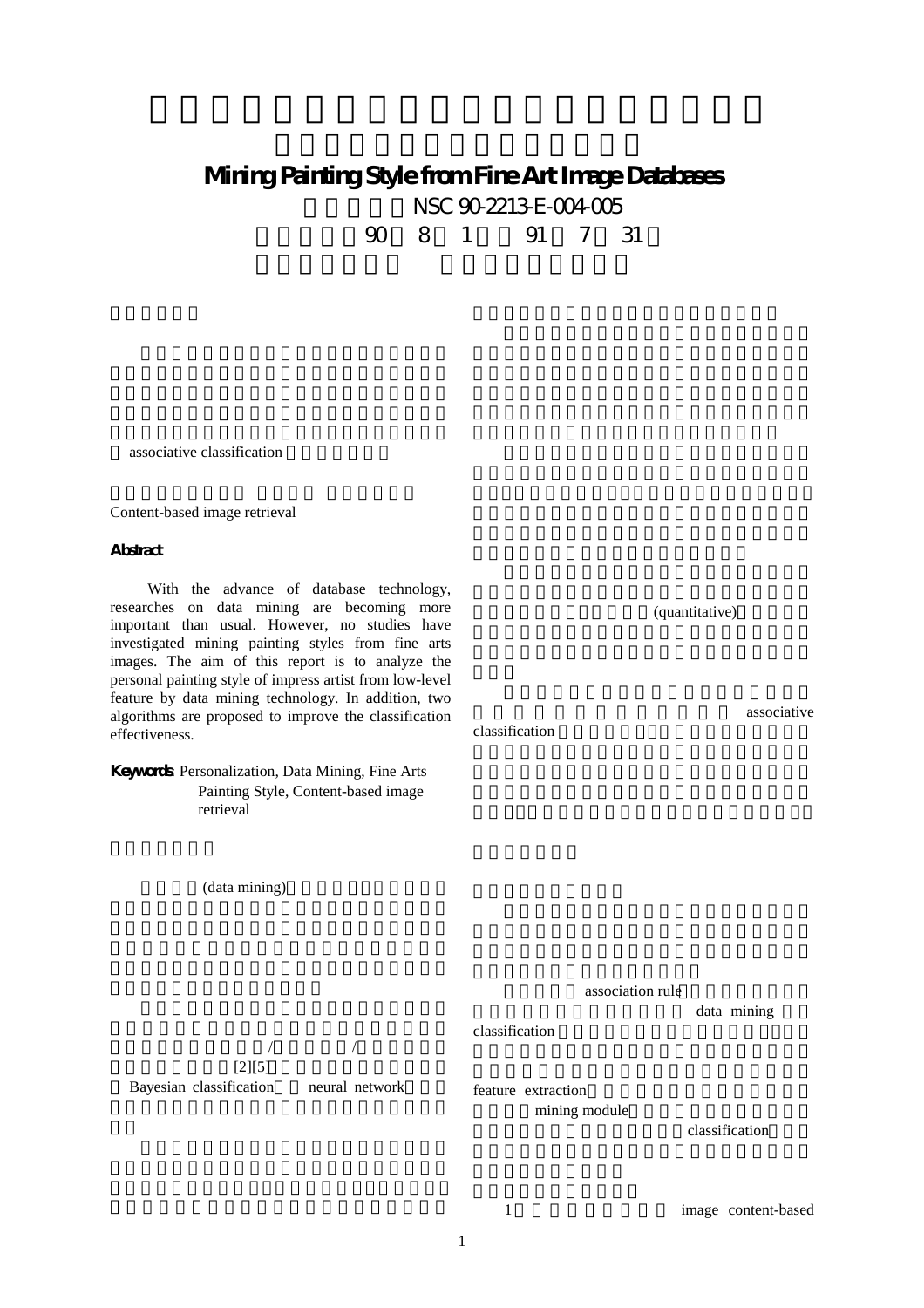retrieval feature color shape texture spatial relationships by color spatial relationships

Color color feature dominant color

color histogram

color space RGB HSV, HSV HSV HSV **RGB**  $\text{HSV}$  (h, s, v) h 0 h 360 s  $v = 0$  s,v 100 H, S, V uniform quantization 256 H 16 S V 4  $S$  [0- 24] [25-49] [50-74] [75-100]  $0, 25, 50, 75$ Color relationship

 $[6][7][8]$ 

image segmentation region region dominant color

 $(h1, s1, v1)$   $(h2, s2, v2)$  $2$ 

association rule mining Association rule (transaction) data) (itemset)  $40\%$ transaction dominate color  $transaction$  *itemset* item support itemset minimum support (min\_sup) association rule support min\_sup pattern *freqnent pattern* dominant color  $1 \qquad \qquad \text{min\_sup} \qquad \qquad 50\%$ frequent pattern <br>  $\frac{1}{2}$  $50\%$ dominant color

item item kontrollering and item and the set of  $\mathbf{R}$ frequent itemset

Association rule

dominant color 2 min\_sup  $50\%$  25  $25$  60  $25$   $25$   $25$   $60$ 且亮度 25 的顏色一起搭配使用。 1 Database  $D_1$ 

|     | ID dominant color |
|-----|-------------------|
| 100 |                   |
| 200 |                   |
| 300 |                   |
| 400 |                   |

|  | Database $D_2$ |
|--|----------------|
|--|----------------|

|     | ID dominant color               |  |  |
|-----|---------------------------------|--|--|
| 100 | $(22, 75, 25)$ $(73, 0, 25)$    |  |  |
| 200 | $(90, 25, 25)$ $(315, 60, 25)$  |  |  |
| 300 | $(225, 12, 25)$ $(135, 50, 25)$ |  |  |
| 400 | $(0, 25, 25)$ $(270, 60, 25)$   |  |  |

association rule pattern mining association rule  $color =$ H S V HSV pattern  $(22, *,$ \*) (\*, 75, \*) (\*, \***,** 25) (22, 75, \*) (22, \*, 25) (\*, 75, 25) min\_sup 2 maximum frequent pattern  $(*, *, 25)$ support 4  $(*, *, 25) (*, 25, *) (*, 25, 25) (*,$ 60,  $*(60, 25)$ , support 2 3 Associative classification

classification

classifier
(training set)

mining module association rule associative classification B. Liu associative classification[3] association rule classification

associative rules data mining rule, where  $\mathbf{r}$  rule,  $\mathbf{r}$  $X$   $Y$   $X$ 白與紅兩種顏色常常一起出現,而 Y 類畫中藍與黃

associative rules  $X$  and  $Y$ 

 $X$ Associative classifier and rule default class classifier frequent itemsets。例如,現在影像資料庫中有 X Y 兩類畫,  $10$  X Y mining association rule frequent itemsets 3 frequent itemsets itemset X Y support support support confidence confidence  $=$  MAX{support\_X,

 $support_Y/(support_X + support_Y)$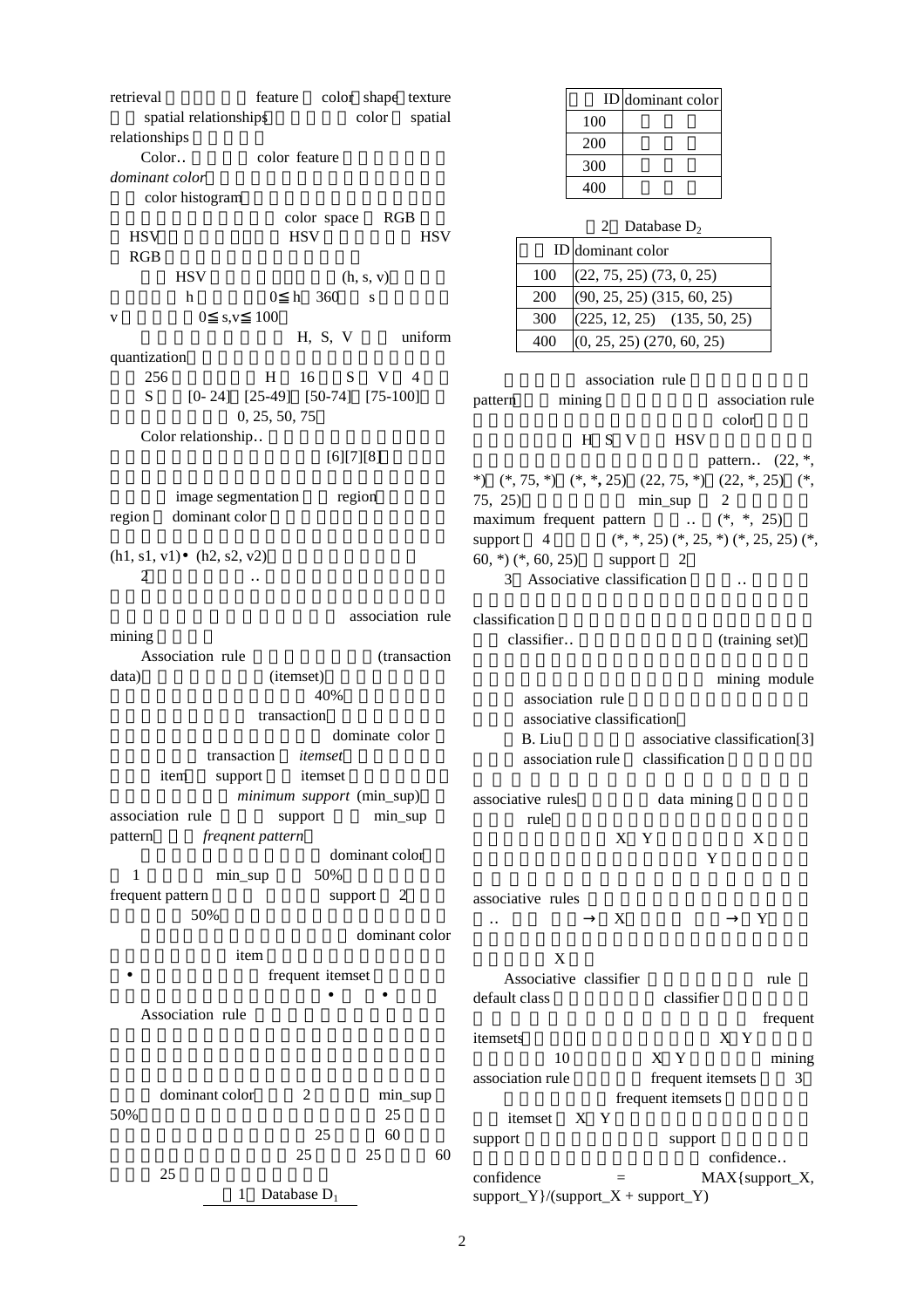confidence frequent itemsets confidence support 4 Training-Classifier classifier C 3 mule  $classifier(C)$ rule classifier C default class classifier C  $X = 100\%$  $Y = 100\%$ X 55.56% default class: Y Training-Classifier 1 associative classification SFVS min\_sup min\_sup frequent pattern frequent pattern associative classification min\_sup single-feature variant support (SFVS) classification class minimum support mining training SFVS min\_sup min\_sup five-fold cross validation training set, walidation set min\_sup min\_sup min\_sup 對,及對應分類器。SFVS 分類器的演算法如 2 3 X Y frequent itemsets Class X Class Y ٦  $\overline{1}$ 

| CHUDO ZX |         | U100 1  |         |
|----------|---------|---------|---------|
| Itemset  | Support | Itemset | Support |
|          |         |         |         |
|          |         |         |         |
|          |         |         |         |

4 frequent itemsets

| Itemset | Confidence | Support Class |  |
|---------|------------|---------------|--|
|         | 100%       |               |  |
|         | 100%       |               |  |
|         | 55.56%     | 10            |  |

|                        | <b>Algorithm Training-Classifier</b>                                                                                                                                                                                                                          |
|------------------------|---------------------------------------------------------------------------------------------------------------------------------------------------------------------------------------------------------------------------------------------------------------|
|                        | Input: painting database DB, frequent rules of all                                                                                                                                                                                                            |
| classes                |                                                                                                                                                                                                                                                               |
|                        | Output: Classifier                                                                                                                                                                                                                                            |
| 1.                     | sort rules by confidence and support                                                                                                                                                                                                                          |
| 2.                     | for each rule $r$ do                                                                                                                                                                                                                                          |
| 3.                     | for each painting object $p$ in $DB$ do                                                                                                                                                                                                                       |
| 4.                     | if $r$ satisfies $p$ then mark $p$ to be classified                                                                                                                                                                                                           |
| 5.                     | if $\exists p$ be classified correctly by r then                                                                                                                                                                                                              |
| 6.                     | remove all marked p from DB                                                                                                                                                                                                                                   |
| 7.                     | insert r into the end of Classifier                                                                                                                                                                                                                           |
| 8.                     | choose majority category of music in                                                                                                                                                                                                                          |
|                        | DB as $default\_class(r)$                                                                                                                                                                                                                                     |
| 9.                     | count total error of Classifier                                                                                                                                                                                                                               |
| 10.                    | remove rules after the first rule $r'$ with the                                                                                                                                                                                                               |
|                        | lowest total error in Classifier                                                                                                                                                                                                                              |
| 11.                    | insert the <i>default_class(r')</i> to the end of                                                                                                                                                                                                             |
|                        | Classifier                                                                                                                                                                                                                                                    |
|                        | 12. return Classifier<br>1 Training-Classifier                                                                                                                                                                                                                |
|                        |                                                                                                                                                                                                                                                               |
|                        | Algorithm Single-Feature-Variant-Supports-Classification                                                                                                                                                                                                      |
|                        | Input: painting database DB, candidates of min_sup MS,                                                                                                                                                                                                        |
|                        | Pattern (Color histogram, Color Bins, or Color                                                                                                                                                                                                                |
|                        |                                                                                                                                                                                                                                                               |
|                        | Relationships)                                                                                                                                                                                                                                                |
|                        | Output: Classifier                                                                                                                                                                                                                                            |
|                        |                                                                                                                                                                                                                                                               |
|                        |                                                                                                                                                                                                                                                               |
|                        | approximately equal size                                                                                                                                                                                                                                      |
| 3.                     | 2. for each combination of min_sups of all categories do<br>for $k = 1$ to 5 do                                                                                                                                                                               |
|                        |                                                                                                                                                                                                                                                               |
| $\overline{4}$ .<br>5. | for each class y do<br>training _set <sub>y</sub> = $\sum_{i \neq k} T_{y,i}$                                                                                                                                                                                 |
|                        | validation_set <sub>y</sub> = $T_{y,k}$                                                                                                                                                                                                                       |
| 6.<br>7.               | mine mixed frequent patterns from training_set <sub>v</sub>                                                                                                                                                                                                   |
| 8.                     | for each frequent patterns do                                                                                                                                                                                                                                 |
| 9.                     | calculate confidence of frequent patterns                                                                                                                                                                                                                     |
| 10.                    | <b>Classifier = Training-Classifier</b>                                                                                                                                                                                                                       |
| 11.                    |                                                                                                                                                                                                                                                               |
|                        | the accuracy $a_k$                                                                                                                                                                                                                                            |
| 12.                    |                                                                                                                                                                                                                                                               |
|                        | 1. divide training data of each class y into 5 subsets $T_{y,k}$ of<br>classify each validation_set <sub>v</sub> by Classifier and store<br>accuracy of the <i>min_sups</i> combination = $\sum a_k/5$<br>13. return the Classifier with the highest accuracy |

|                     | Color: $(*,25,25)$     |                       |  |
|---------------------|------------------------|-----------------------|--|
| Color relationship: |                        |                       |  |
| Color:              |                        |                       |  |
|                     | Default class: class Y |                       |  |
|                     |                        | 2 MEVS clossification |  |

MFVS classification

MFVS SFVS

 $(*, 25, 25)$ 

association rule

association rule mining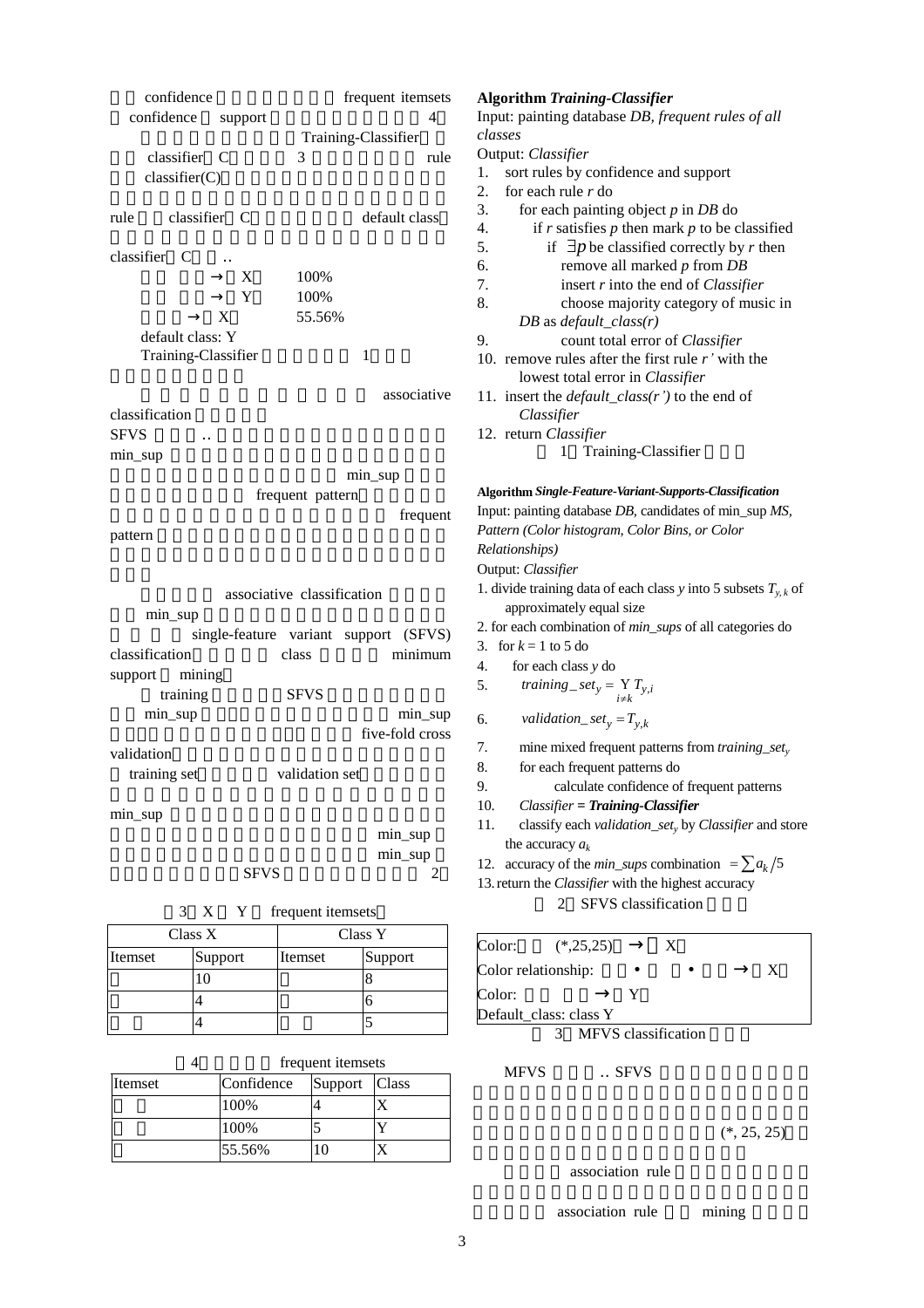feature

| SFVS classification<br>multiple-feature variant support |                                                                                                                     |                                    |           | H <sub>225</sub> | H45                   | H315                             |                               |                        |
|---------------------------------------------------------|---------------------------------------------------------------------------------------------------------------------|------------------------------------|-----------|------------------|-----------------------|----------------------------------|-------------------------------|------------------------|
|                                                         | (MFVS) classification                                                                                               |                                    |           |                  |                       |                                  |                               |                        |
| pattern                                                 | MFVS classification<br>color relationships<br>color bin<br>confidence                                               | color histogram<br>classifier      | frequent  |                  | H45                   | H <sub>135</sub>                 |                               |                        |
| <b>SFVS</b>                                             | <b>MFVS</b><br>cross validation<br>$min$ _sup                                                                       |                                    | five-fold |                  |                       |                                  | $S25 - S74$                   |                        |
|                                                         | min_sup                                                                                                             |                                    |           |                  | $V25-V74$             |                                  |                               |                        |
| <b>MFVS</b>                                             |                                                                                                                     | $\overline{4}$                     |           |                  |                       | H <sub>0</sub><br>H <sub>0</sub> |                               | H22<br>H <sub>45</sub> |
|                                                         | Algorithm Multiple-Feature-Variant-Supports-Classification<br>Input: painting database DB, candidates of min_sup MS |                                    |           |                  |                       |                                  |                               |                        |
|                                                         | Output: Classifier                                                                                                  |                                    |           |                  |                       |                                  |                               |                        |
|                                                         | 1. divide training data of each category y into 5 subsets $T_{v,k}$<br>of approximately equal size                  |                                    |           | H <sub>270</sub> |                       | H <sub>90</sub>                  | H <sub>225</sub>              |                        |
|                                                         | 2. for each combination of <i>min_sups</i> and multiple features                                                    |                                    |           |                  |                       |                                  |                               |                        |
|                                                         | of all classes do                                                                                                   |                                    |           |                  |                       |                                  |                               |                        |
| 3.                                                      | for $k = 1$ to 5 do                                                                                                 |                                    |           |                  |                       |                                  | $S50 - S100$                  |                        |
| 4.                                                      | for each category y do                                                                                              |                                    |           |                  | $V0-V49$              |                                  |                               |                        |
| 5.                                                      | <i>training</i> $_s$ <i>et<sub>y</sub></i> = $\sum_{i \neq k} T_{y,i}$                                              |                                    |           | H <sub>180</sub> | H <sub>225</sub>      |                                  |                               |                        |
| 6.                                                      | <i>validation_set</i> <sub>y</sub> = $T_{y,k}$                                                                      |                                    |           |                  |                       |                                  |                               |                        |
| 7.                                                      | mine frequent Color histogram, Dominant<br>training_set $_{v}$                                                      | Color and Color relationships from |           | $V50-V100$       |                       |                                  | $V50-V100$<br>H <sub>45</sub> | H315                   |
| 8.                                                      | for each frequent Color histogram, Dominant                                                                         |                                    |           |                  |                       |                                  |                               |                        |
|                                                         | Color and Color relationships do                                                                                    |                                    |           |                  |                       |                                  |                               |                        |
| 9.                                                      |                                                                                                                     | calculate confidence of pattern    |           |                  |                       |                                  |                               |                        |
| 10.                                                     | Classifier = Training-Classifier                                                                                    |                                    |           |                  |                       |                                  |                               |                        |
| 11.                                                     | classify each validation_set, by Classifier                                                                         |                                    |           |                  |                       |                                  |                               |                        |
|                                                         | and store the accuracy $a_k$                                                                                        |                                    |           | H45              |                       |                                  |                               |                        |
| 12.                                                     | accuracy of the min_sups and multiple patterns<br>combination = $\sum a_k/5$                                        |                                    |           |                  | 5 MFVS classification |                                  |                               |                        |
|                                                         | 13. return the <i>Classifier</i> with the highest accuracy                                                          |                                    |           |                  |                       |                                  | min_sup                       |                        |
|                                                         | MFVS classification<br>4                                                                                            |                                    |           |                  | -                     | 75.01%                           | 0.3/0.3                       |                        |
|                                                         |                                                                                                                     |                                    |           |                  |                       |                                  | 0.2/0.2                       |                        |
|                                                         |                                                                                                                     |                                    |           |                  |                       | 75.56%                           |                               |                        |
|                                                         |                                                                                                                     |                                    |           |                  | ÷                     | 80.64%                           | 0.1/0.2                       |                        |
|                                                         | 43                                                                                                                  | 54                                 | 40        |                  |                       | 85.89%<br>84 38%                 | 0.2/0.1                       |                        |
|                                                         |                                                                                                                     |                                    |           |                  |                       |                                  | 0.1/0.3                       |                        |

|         | 38     |   | 40          |            | 41             |     |
|---------|--------|---|-------------|------------|----------------|-----|
|         | 250    |   |             |            | 400x400        |     |
| 650x840 |        |   |             |            |                |     |
|         |        |   |             | <b>JPG</b> | <b>BMP</b>     |     |
|         |        |   |             |            | 128            | 256 |
| 512 128 |        | H | 8 S 4 V     |            | $\overline{4}$ | 256 |
| H       | 16 512 |   | $H = 32$ SV |            | 128            |     |
|         |        |   | 15          |            |                |     |

MFVS classification

five folder cross  $\frac{5}{ }$ validation

|        | min_sup |
|--------|---------|
| 75.01% | 0.3/0.3 |
| 75.56% | 0.2/0.2 |
| 80.64% | 0.1/0.2 |
| 85.89% | 0.2/0.1 |
| 84.38% | 0.1/0.3 |
| 77.42% | 0.2/0.2 |
| 88.46% | 0.2/0.2 |
| 79.91% | 0.2/0.5 |
| 85.27% | 0.1/0.1 |
| 75.15% | 0.5/0.3 |
| 83.41% | 0.2/0.2 |
| 80.00% | 0.5/0.3 |
| 83.12% | 0.3/0.2 |
| 80.12% | 0.2/0.5 |
| 82.00% | 0.2/0.3 |
|        |         |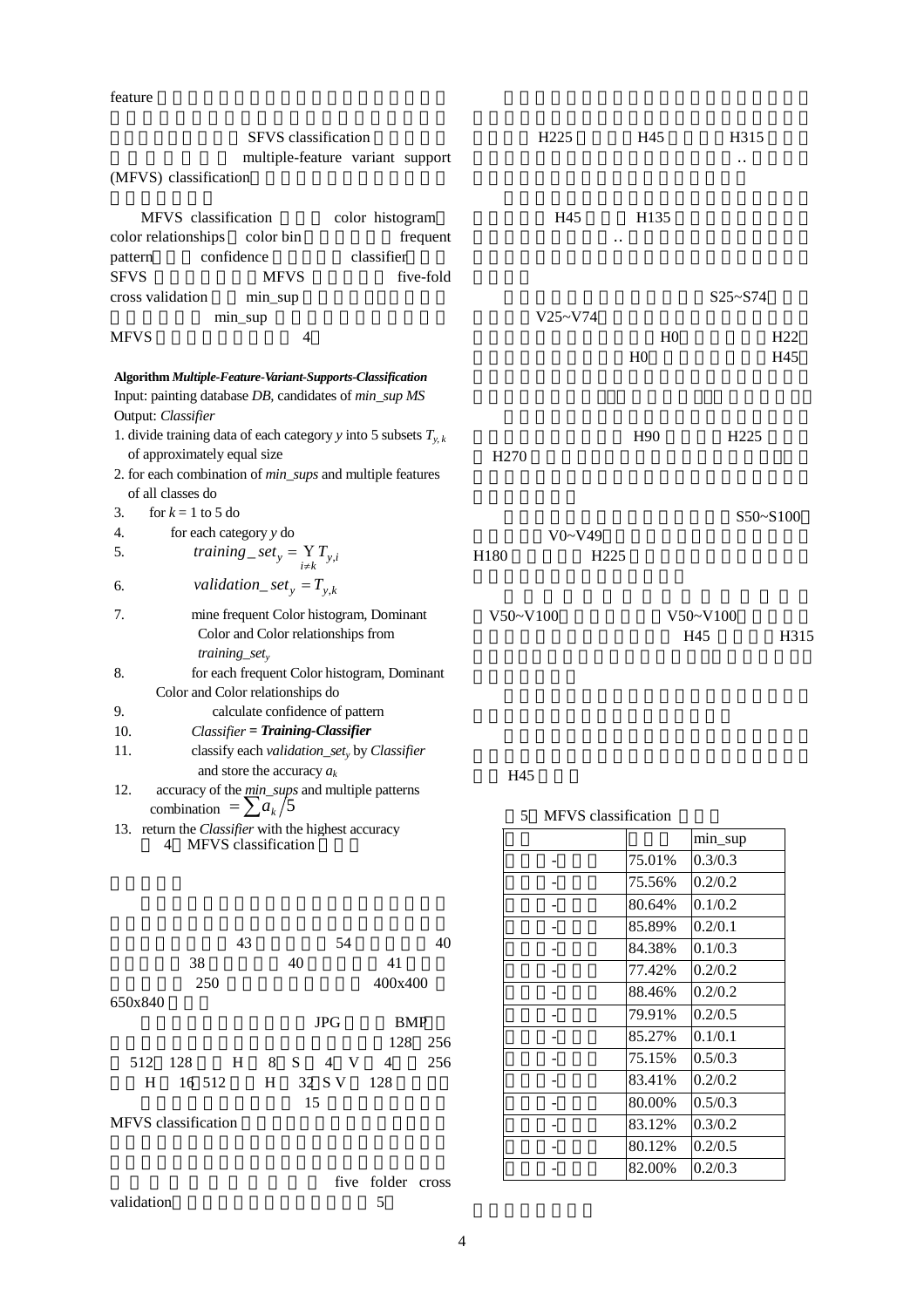- [1] R. Agrawal and R. Srikant, "Fast Algorithms for Mining Association Rules." Proc. of International Conference on Very Large Data Bases VLDB'94, 1994.
- [2] C. Djeraba, "Relationship Extraction from Large Image Databases." Proc. of Second International Workshop on Multimedia Data Mining MDM', 2001.
- [3] B. Liu, W. Hsu, and Y. Ma, "Integrating Classification and Association Rule Mining." Proc. of ACM International Conference on Knowledge Discovery and Data Mining KDD'98, 1998.
- [4] R. Sablatnig, P. Kammerer, and E. Zolda, "Structural Analysis of Paintings based on Brush Strokes." Proc. of SPIE Scientific Detection of Fakery in Art, SPIE-Vol. 3315, 1998.
- [5] A. Vailaya, M. Figueiredo, A. Jain, and H. Zhang, "Bayesian Framework for Hierarchical Semantic Classification of Vacation Images." Proc. of IEEE International Conference on Multimedia Computing and Systems, 1999.
- $[6]$  :
- 1998
- $[7]$  1983  $[8]$  1994
-